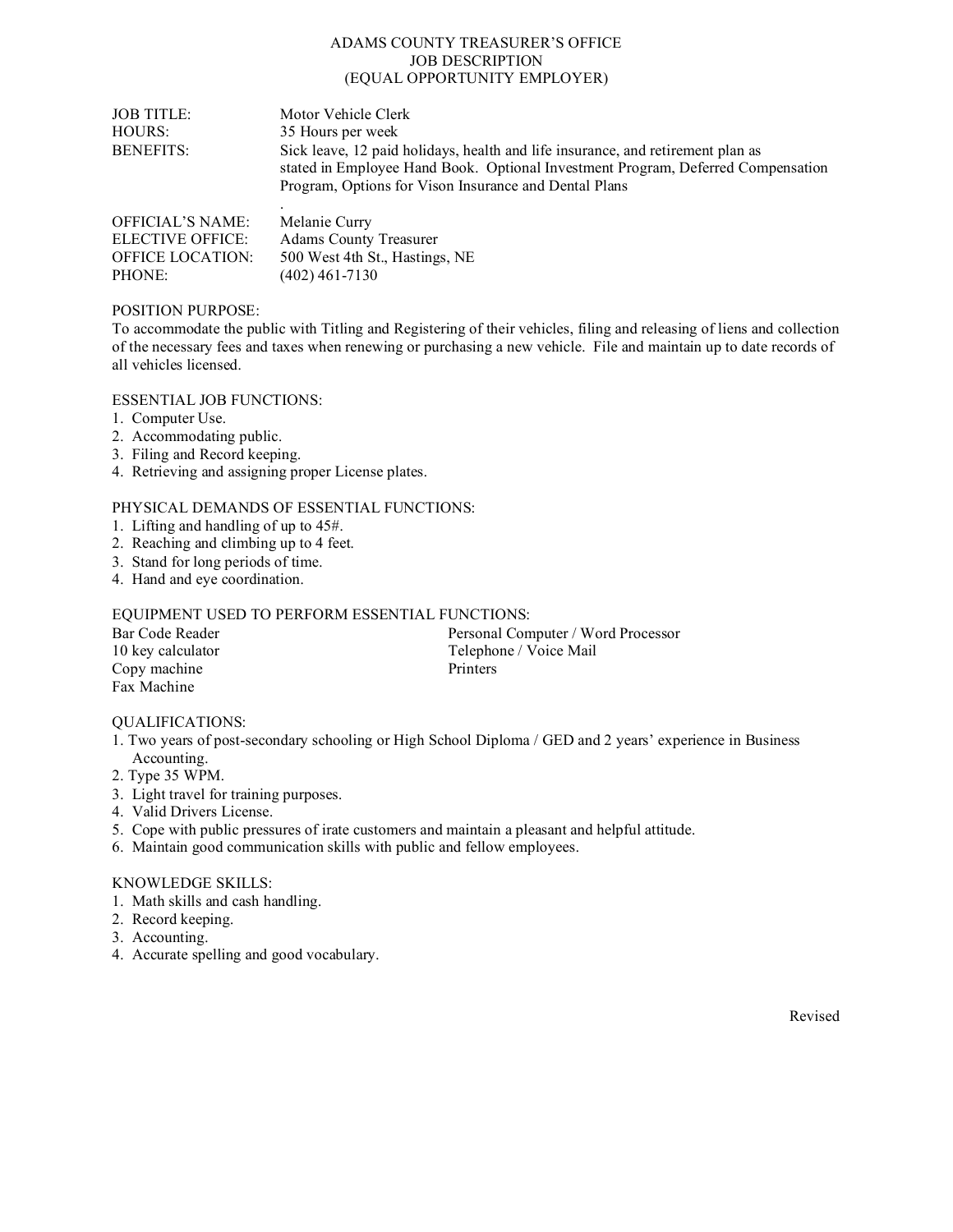Issue Titles Motor Vehicle Transactions

New Vehicles

Vehicle Renewals

Collect Sales Tax

Miscellaneous Transactions

- 1. Lost Plate or Lost Registrations
- 2. Verify insurance on all new and renewal vehicles
- 3. Six month registrations
- 4. Specialty Plates
- 5. Message Plates
- 6. Verify Heavy Highway Use Permits
- 7. Boat Titles and Registrations

Issue Carnival Permits

Issue Farm Permits

License Plate Inventory

Provide Motor Vehicle calculations over the telephone to customers

Keep current files on all categories of plates

Balance cash drawers

Process Daily Reports

Work with State Agencies

- 1. Department of Motor Vehicles
- 2. Department of Revenue
- 3. Game and Parks
- 4. State Auditors
- 5. Motor Carrier Enforcement
- 6. State Patrol Auto Fraud Division

Process Mail daily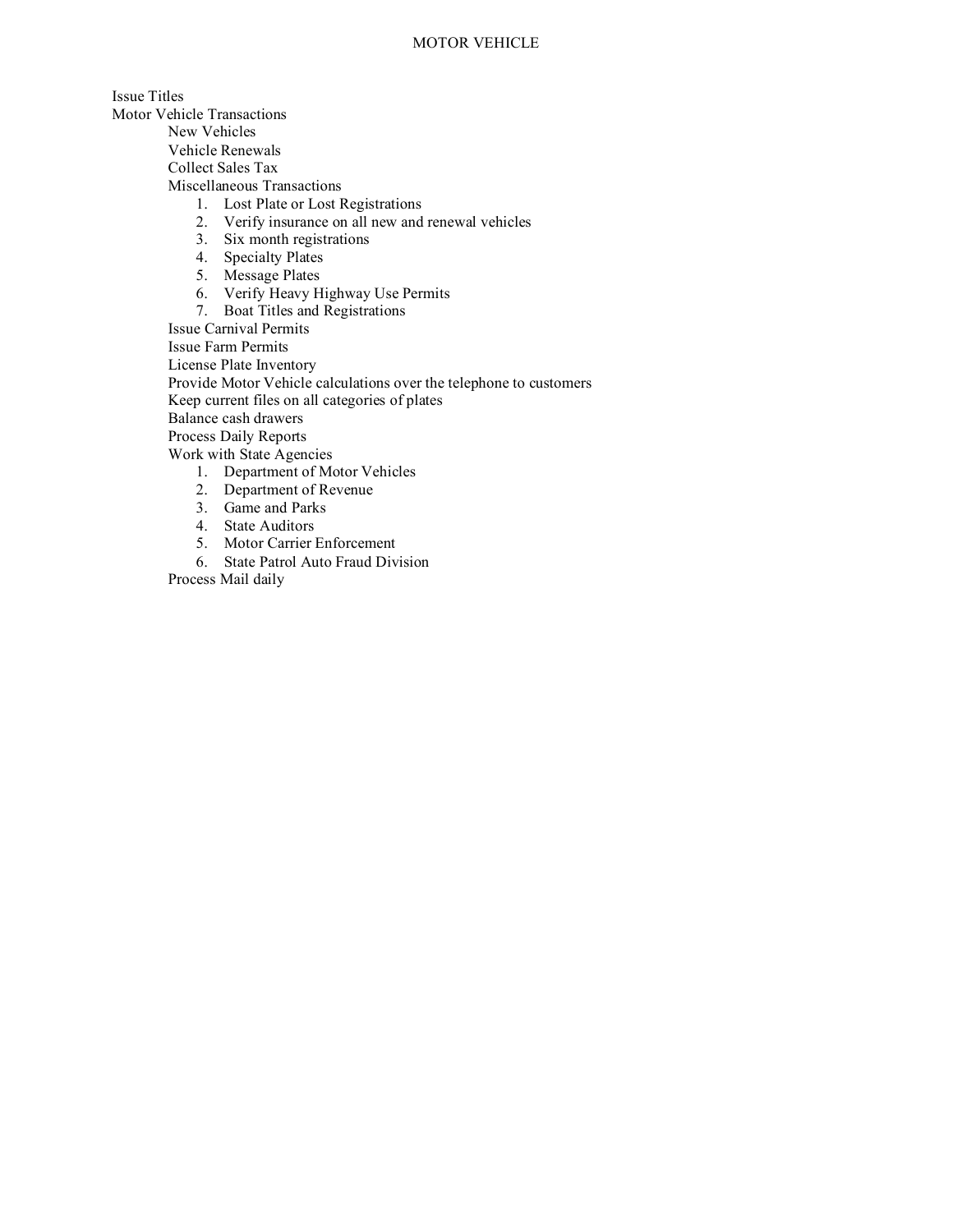# **Adams County Treasurer Equal Employment Opportunity Employer**

# **Application for Employment**

**This application is good until the position is filled.**

Adams County assures equal employment opportunity to applicants and employees in all aspects of personnel administration without regard to political affiliation, race, color, national origin, sex, age, marital status, pregnancy, mental or physical disability, genetic information, religion, military status, or any other prohibited basis of discrimination, as provided under applicable state and federal law.

#### **FEDERAL LAW OBLIGATES US TO PROVIDE REASONABLE ACCOMMODATION TO THE KNOWN DISABILITIES OF APPLICANTS AND EMPLOYEES, UNLESS TO DO SO WOULD POSE AN UNDUE HARDSHIP. PLEASE FEEL FREE TO LET US KNOW IF YOU NEED AN ACCOMMODATION TO COMPLETE THE APPLICATION PROCESS OR TO PERFORM ANY ESSENTIAL ELEMENTS OF THE POSITION SOUGHT.**

Type of Work Desired (CHECK ALL THAT APPLY):

Full-Time  $\Box$  Part-Time  $\Box$  Regular  $\Box$  Temporary  $\Box$ 

| Have you ever been employed here before? □ Yes □ No If yes, give date: |  |  |
|------------------------------------------------------------------------|--|--|
|                                                                        |  |  |

| Have you filed an application here before? $\Box$ Yes $\Box$ No If yes, give date: |  |  |
|------------------------------------------------------------------------------------|--|--|

| Applicant's Name (Last, First, Middle Initial):                                       |                                                             |  |  |
|---------------------------------------------------------------------------------------|-------------------------------------------------------------|--|--|
| <b>Street Address:</b>                                                                |                                                             |  |  |
|                                                                                       |                                                             |  |  |
| Home Telephone Number:                                                                | Work Telephone Number:                                      |  |  |
| Position Applied For:                                                                 | Date Available for Work <b>Exercísie Available for Work</b> |  |  |
| How did you learn about the job you have applied for? (Be specific as to the source.) |                                                             |  |  |

Are you legally authorized to work in the United States?  $\Box$  Yes  $\Box$  No

If hired, you will be required to submit documents sufficient to establish employment authorization and identity in compliance with the Immigration Reform and Control Act of 1986. While you need not provide this proof of citizenship or immigration status at the time you are interviewed, please be prepared to assure us that you can do so immediately upon being hired if you receive an offer of employment.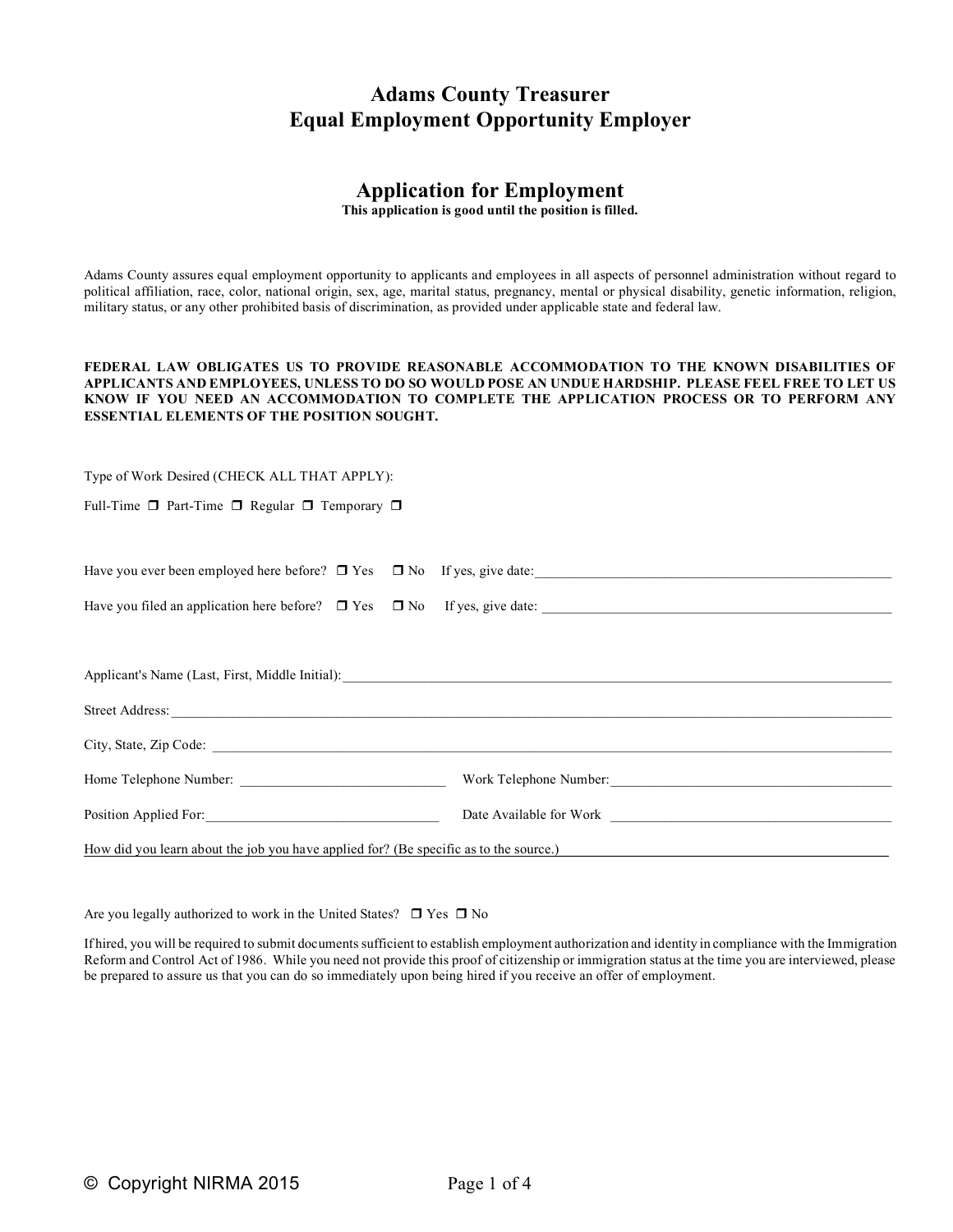## **EMPLOYMENT RECORD**

List below the positions you have held, starting with your present employment. If more than one position or classification has been held with a given organization, list each position or classification as a separate period of employment. Under "Specific Duties," describe clearly the tasks you performed and the nature of your supervisory, technical, or other responsibilities. Please be complete. Your employment history may be verified by contacting previous employers. Volunteer, military, or unpaid experience will be evaluated in the same manner as paid employment and should be entered in the same manner. If you need more space, attach a separate sheet of paper. Please exclude organization names that indicate, for example, race, color, religion, sex, disability, or national origin.

| <b>Employment Information</b>                    | <b>Description of Duties</b>              |  |  |
|--------------------------------------------------|-------------------------------------------|--|--|
| Employer/Kind of Business                        | Position Title                            |  |  |
| <b>Street Address</b>                            | Specific Duties                           |  |  |
| Immediate Supervisor/Title                       | Telephone Number                          |  |  |
| Dates of Employment (Month/Year)<br>To:<br>From: | Hourly Rate/Salary<br>Starting:<br>Final: |  |  |
| Part-Time □ Full-Time □                          |                                           |  |  |
| Reason for Leaving                               |                                           |  |  |
| <b>Employment Information</b>                    | <b>Description of Duties</b>              |  |  |
| Employer/Kind of Business                        | Position Title                            |  |  |
| <b>Street Address</b>                            | Specific Duties                           |  |  |
| Immediate Supervisor/Title                       | Telephone Number                          |  |  |
| Dates of Employment (Month/Year)                 | Hourly Rate/Salary                        |  |  |
| To:<br>From:                                     | Starting:<br>Final:                       |  |  |
| Part-Time $\Box$ Full-Time $\Box$                |                                           |  |  |
| Reason for Leaving                               |                                           |  |  |
| <b>Employment Information</b>                    | <b>Description of Duties</b>              |  |  |
| Employer/Kind of Business                        | Position Title                            |  |  |
| <b>Street Address</b>                            | Specific Duties                           |  |  |
| Immediate Supervisor/Title                       | Telephone Number                          |  |  |
| Dates of Employment (Month/Year)                 | Hourly Rate/Salary                        |  |  |
| To:<br>From:                                     | Starting:<br>Final:                       |  |  |
| Part-Time $\Box$ Full-Time $\Box$                |                                           |  |  |
| Reason for Leaving                               |                                           |  |  |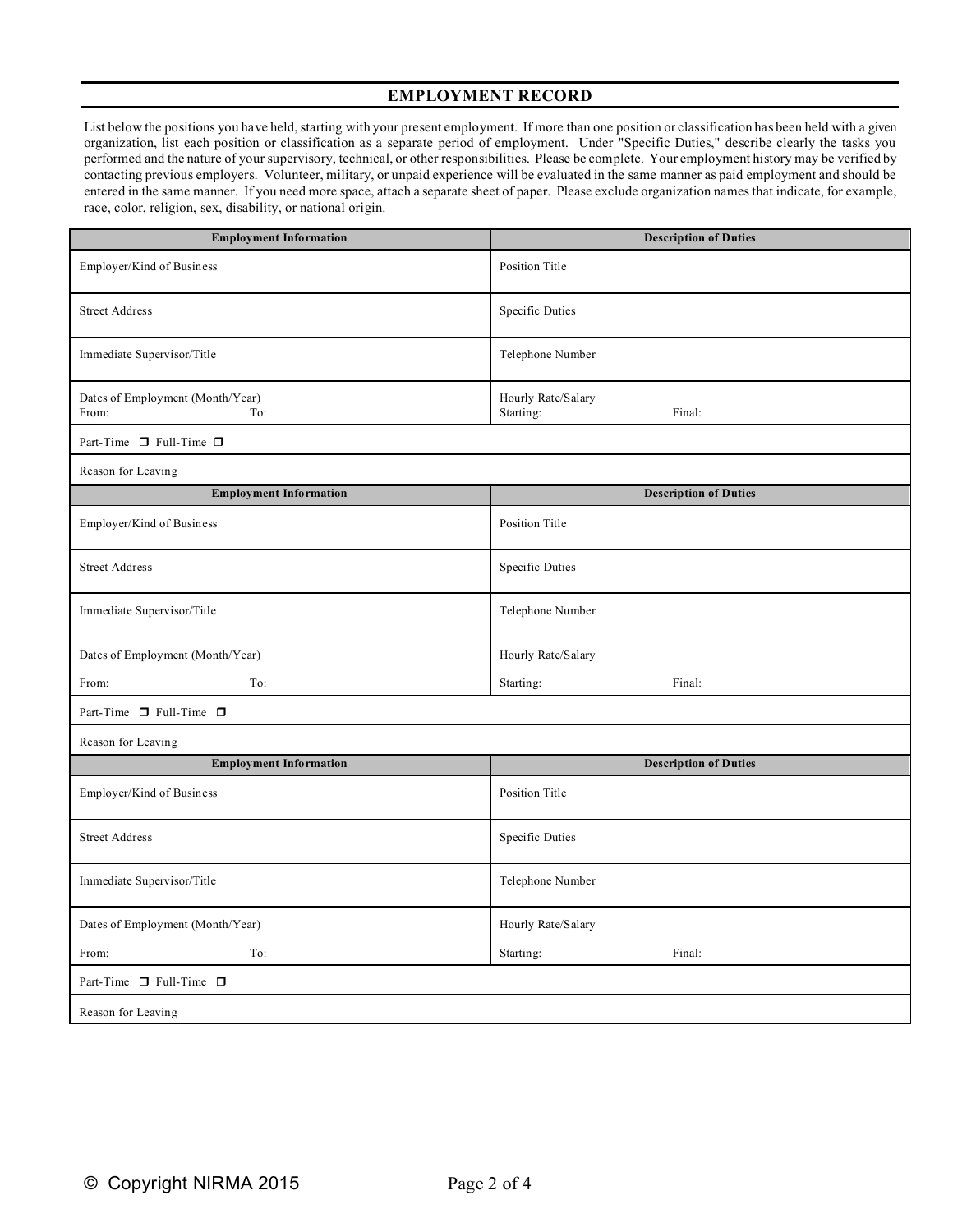| <b>Employment Information</b>                    | <b>Description of Duties</b>              |
|--------------------------------------------------|-------------------------------------------|
| Employer/Kind of Business                        | Position Title                            |
| <b>Street Address</b>                            | Specific Duties                           |
| Immediate Supervisor/Title                       | Telephone Number                          |
| Dates of Employment (Month/Year)<br>From:<br>To: | Hourly Rate/Salary<br>Final:<br>Starting: |
| Part-Time $\Box$ Full-Time $\Box$                |                                           |
| Reason for Leaving                               |                                           |

# **EDUCATION/SKILLS RECORD**

Please list education or specialized experience that relates to the position(s) for which you are applying. Exclude names or terms that indicate, for example, race, color, religion, sex, disability, or national origin.

**Circle Highest Grade Completed: 6 7 8 9 10 11 12 College: 1 2 3 4 5 \_\_\_ Did You Graduate? \_\_\_Yes \_\_\_\_No**

| Post-High School       | <b>Name of School</b> | From | T <sub>0</sub> | Major | Degree Type |
|------------------------|-----------------------|------|----------------|-------|-------------|
| College/University     |                       |      |                |       |             |
| <b>Graduate School</b> |                       |      |                |       |             |

If required by the job you have applied for, have you had training/course work or experience in (please check those that apply):

 $\Box$  Typing  $\Box$  Word Processing  $\Box$  Data Entry  $\Box$  PC/Computer Terminal

□ Calculator/Adding Machine □ Dictation Equipment □ Shorthand/Speedwriting

Please list any other types of equipment you can operate or skills you possess, which you feel would be an asset in the position for which you are applying:

# **LICENSES AND CERTIFICATES**

If a license, certificate, or other authorization to practice a trade or profession is required for the position for which you are applying, complete the following questions:

| <b>Name of Trade or Profession</b> | <b>License Number</b>    |
|------------------------------------|--------------------------|
| <b>Granted by</b>                  | <b>City and/or State</b> |
| <b>Specialty</b>                   | To:<br>Licensed<br>From: |